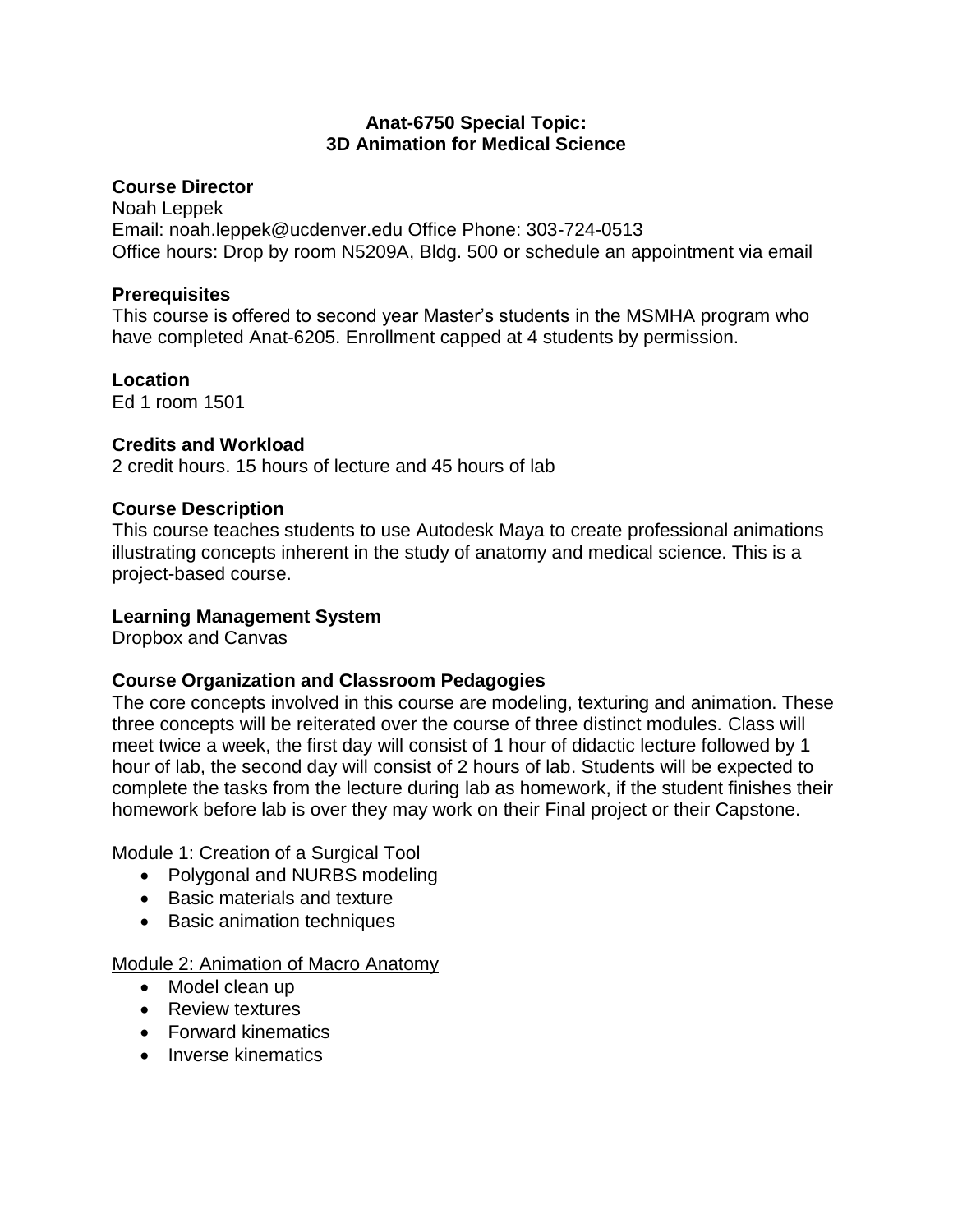Module 3: Creation of a Cellular Animation

- Review modeling
- Complex shaders
- Particle dynamics
- Field dynamics

# **Educational Goals and Learning Objectives**

By the end of this course you should be able to create and modify geometric models, apply textures and material attributes to models, and animate models using a variety of animation techniques. Specific learning objectives will be provided for each class.

## **Student Responsibility**

- Students will be expected to arrive on time. If you are late, please enter quietly to minimize disturbing other students, if you are more than 30 minutes late you will be counted as absent.
- Please silence cell phones and pagers, if you need to make an urgent call step outside of the classroom.
- Since this is a computer based class, absolutely no internet browsing. E-mails may be checked if need be during the break.
- The homework from the last lecture needs to be turned in by 10:00 AM before the next week's lecture begins.

## **Required Materials**

A laptop and a three-button mouse [\(example\)](http://accessories.us.dell.com/sna/productdetail.aspx?c=us&l=en&orig_s=corp&sku=330-9456&s=bsd) will be required for doing homework offcampus

Autodesk Maya 2016 Licenses will be provided

# Minimum System Requirements

Operating Systems

- Microsoft Windows 7 (SP1), Windows 8 and Windows 8.1 Professional operating system
- Apple Mac OS X 10.8.5 and 10.9.x operating system

Hardware

- CPU 64-bit Intel or AMD multi-core processor
- RAM 4 GB of RAM (8GB recommended)
- Disk Space 4GB of free disk space for install

# **Recommended Reading**

Maya Help Menu: Can be accessed through the program and [online](https://knowledge.autodesk.com/support/maya/getting-started/caas/CloudHelp/cloudhelp/ENU/123112/files/maya-documentation-html.html)

#### **Grading Policy**

Attendance and completion of a class's homework is worth 6.5 percentage points resulting in 85 percent of the final grade, if the student does not complete the homework, 1 percentage point will be deducted each day after the due date from the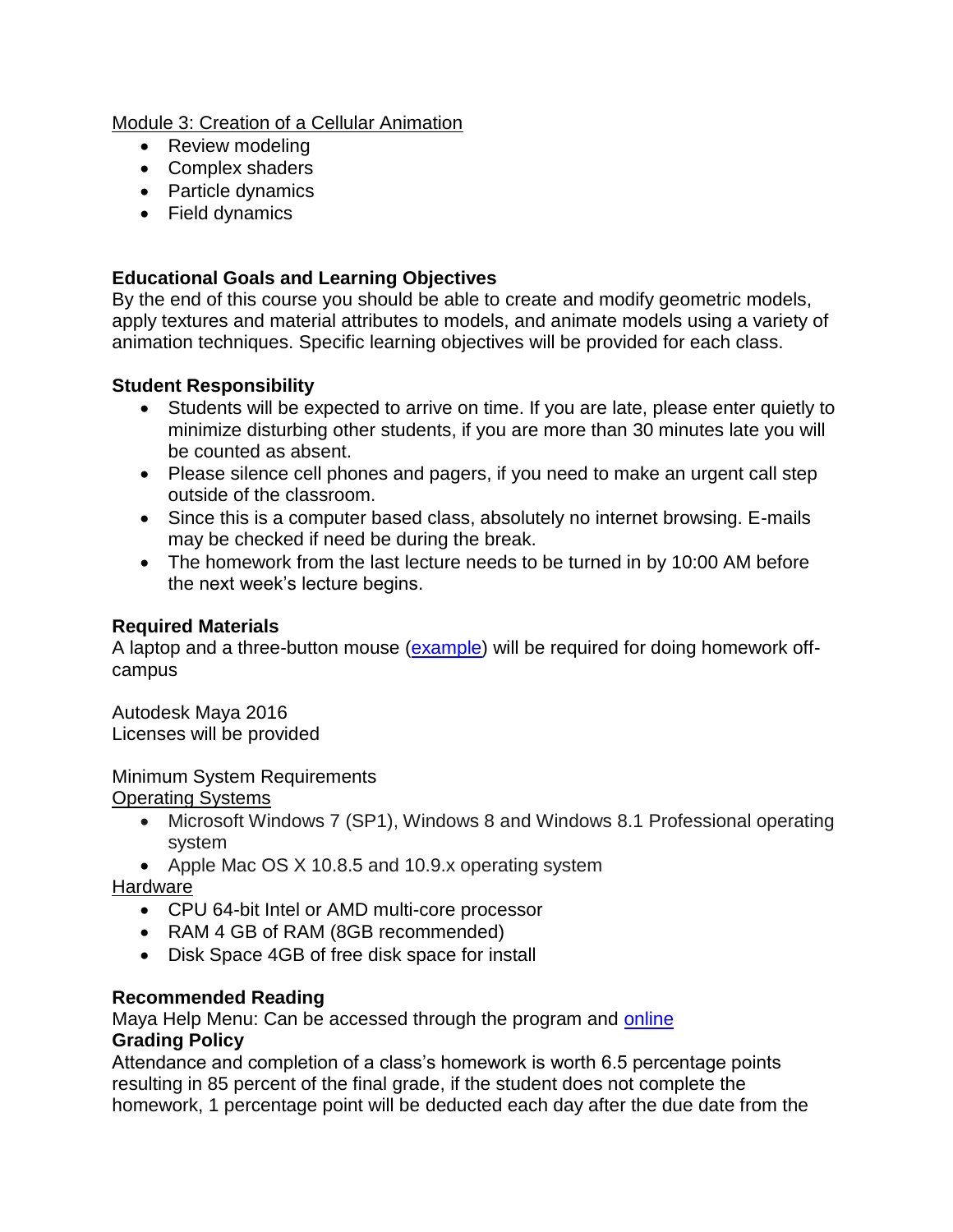class grade. The final project will make up the remaining 15 percent.

| Work                 | Individual Percentage | <b>Combined Percentage</b> |
|----------------------|-----------------------|----------------------------|
| Lecture and Homework | 6.5%                  | 85%                        |
| <b>Final Project</b> | 15%                   | 15%                        |

- Homework will be to reproduce the work described in the lecture and turned in via dropbox or canvas before the next week's class. At the beginning of the next week's lecture ten minutes will be provided to a randomly chosen student to present the homework assignment and a class discussion will take place. There will be no assignment for Class 1 so attending the lecture will count as full credit.
- Final project can be a part of the student's Capstone Project or a standalone project specifically for the class. The topic of the final should be decided upon by the student before Week 4 and confirmed by the Course Director. There will be no lecture for Week 14 to give students in-class time to work on the final project. Students will take turns presenting their projects during Class 15.
- The final project rubric is as follows: project must have some relevance to medical science and must include some kind of modeling, texturing, use of dynamics, be animated and rendered into a final quicklime movie. Project will be graded either pass or fail depending on if the student meets the criteria above. The project will not be graded according to subjective measures such as the artistic quality of the work. Projects will be presented to the class on May 9, time will be divided equally between the students for their presentations. Students will present their finished animations to the class and describe the processes they used to come to the final product, after which there will be a discussion period to ask questions and talk about the animation presented.

This course follows the MSMHA Grading policy and adheres to the following grade assignments:

| Grade | Percentage |
|-------|------------|
| A     | 93-100     |
| А-    | 90-92      |
| B+    | 87-89      |
| в     | 83-86      |
| В-    | 80-82      |
| C+    | 77-79      |
| C.    | 73-76      |
| $C -$ | 70-72      |
| D+    | 67-69      |
| D     | 63-66      |
| D-    | 60-62      |
| F     | <60        |

#### **Make-Up Class Statement**

If you foresee being unable to attend one of the scheduled classes due to major and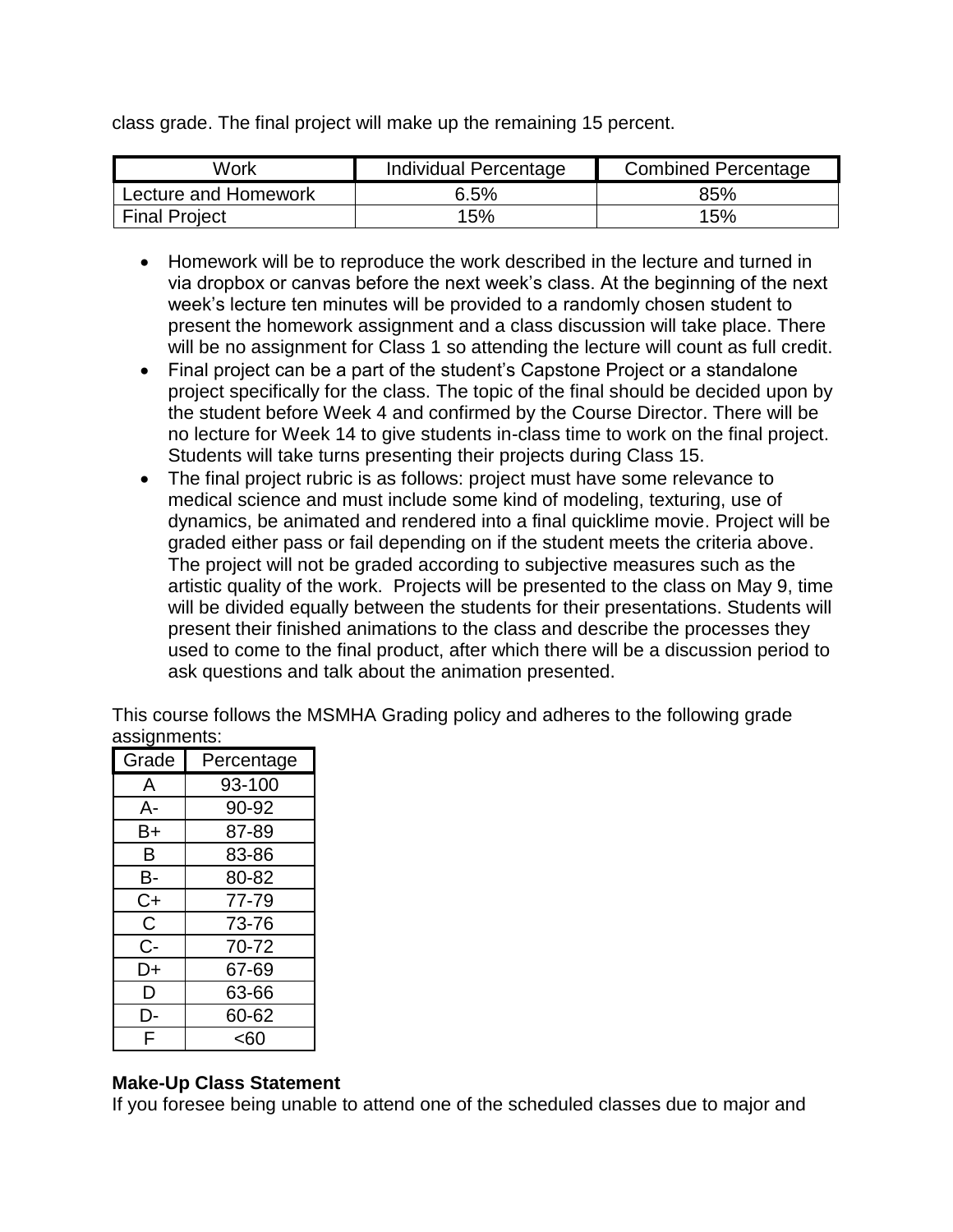significant reasons, you must contact the Course Director as soon as possible prior to the class date. In the case of a severe illness, funeral of a family member, personal life event or unplanned catastrophic event (as defined by University rules), the Course Director can make accommodations so the lecture and homework assignment can be completed electronically.

## **Remediation Policy**

In the event that a student completes the course but does not pass, remediation is not permitted by the Graduate School. However, the student will have the option to re-take the course (for the full course fee) the following semester in which the course is offered. The grade for both attempts to take the class will remain on the student's transcript.

## **Incomplete Policy**

Incomplete grades are not granted for low academic performance. To be eligible for an incomplete grade, students must:

- Successfully complete a minimum of 75% of the course.
- Have special circumstances beyond their control that preclude them from attending class and completing graded assignments.
- Make arrangements to complete missing assignments with the original instructor. Verification of special circumstances is required.
- If the missing coursework is not completed within 1 year from the end of the semester in which the original course was scheduled, the "I" grade will convert to an "F" grade on your official transcript.

# **Withdrawal Policy**

- After the add/drop date posted for the spring semester (February 5), enrolled students will receive a grade for the course. Discontinuing enrollment in a course after the add/drop date will result in a withdrawal, and a "W" grade will be posted on the student's transcript for that course.
- Withdrawal from ANAT Courses: The deadline for which a student may withdraw from a course is 4 weeks prior to the completion of the Spring Semester (April 22).
- To withdraw from a course, a student must first complete the Course Withdrawal Form. The Course Withdrawal Form must then be signed by the course instructor, the Executive Director, and the Assistant Dean of the Graduate School, Dr. Shawna McMahon. Please note that students are not eligible for a tuition refund after the add/drop period.

#### **Code of Conduct Policy & Professionalism**

Students are expected to abide by the Graduate School's Student Academic Honor & Conduct Code, as well as policies outlined in the MHA Student Handbook. Students are expected to act in a professional manner. Academic dishonesty, including cheating and sharing exam details will not be tolerated.

# **Conflict Resolution Statement**

Good faith effort should always be made by students, faculty and administration to settle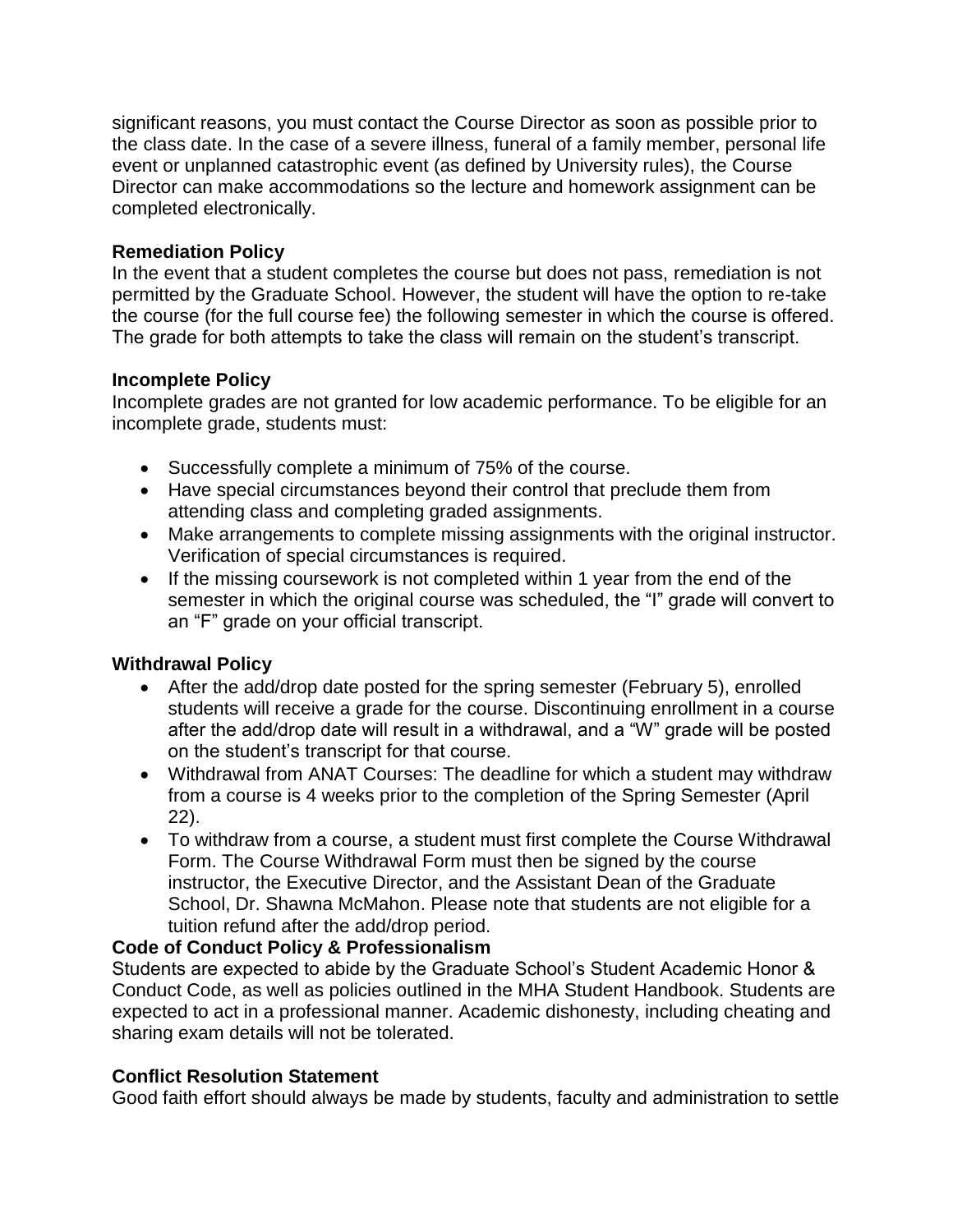all appeals, complaints and grievances on an informal basis. These efforts will include conferences between the persons directly involved and others who might help solve the problems. Formal conflict resolution policies are detailed in the policies and procedures of the University of Colorado Graduate School.

## **Disability Services Statement**

- Students with documented disabilities should inform the Course Director as soon as possible to discuss and arrange for reasonable accommodations.
- The documentation requires a letter from the Office of Disability Resources and Services, specifically addressed to the course director, informing the specific accommodation (i.e. amount of extra testing time allowed, distraction-free environment, etc...)
- Students seeking a reasonable accommodation should be referred to Sherry Holden (sherry.holden@ucdenver.edu) or Selim Ozi (selim.ozi@ucdenver.edu) to initiate the documentation process.

## **Weekly Schedule**

Class will meet once per week on Tuesdays starting at 10:00 AM for a one hour lecture. Students will be expected to watch and take notes during this time. Class will then break for 10 minutes followed by an hour of lab time. Lab will reconvene on the following Thursday at 10:00AM for 2 hours.

| Week # | Date                | Title                            | <b>Topics Covered</b>                                                                                    | % of Grade |
|--------|---------------------|----------------------------------|----------------------------------------------------------------------------------------------------------|------------|
| Week 1 | Lecture/Lab<br>1/26 | Introduction to the<br>Interface | <b>Scene Navigation</b><br>$\bullet$<br>Objects and<br>$\bullet$<br>Components                           | 6.5        |
|        | Lab<br>1/28         |                                  | <b>Selection Modes</b><br>$\bullet$<br><b>Attributes</b><br>$\bullet$<br><b>Basic Tools</b><br>$\bullet$ | $\%$       |
| Week 2 | Lecture/Lab<br>2/2  | <b>Basic Modeling</b>            | Polygonal Modeling<br>$\bullet$<br>Curves                                                                | 6.5        |
|        | Lab<br>2/4          |                                  | $\bullet$<br><b>NURBS Modeling</b><br>$\bullet$                                                          | $\%$       |
| Week 3 | Lecture/Lab<br>2/9  | <b>Model Finishing</b>           | <b>Modeling Review</b><br>$\bullet$<br>Tessellation<br>$\bullet$                                         | 6.5        |
|        | Lab<br>2/11         |                                  | <b>Normals</b><br>$\bullet$                                                                              | %          |
| Week 4 | Lecture/Lab<br>2/16 | Materials and<br><b>Textures</b> | <b>Materials Overview</b><br>$\bullet$<br><b>Basic Textures</b><br>$\bullet$                             | 6.5        |
|        | Lab<br>2/18         |                                  | Lighting<br>$\bullet$<br>Rendering<br>$\bullet$                                                          | $\%$       |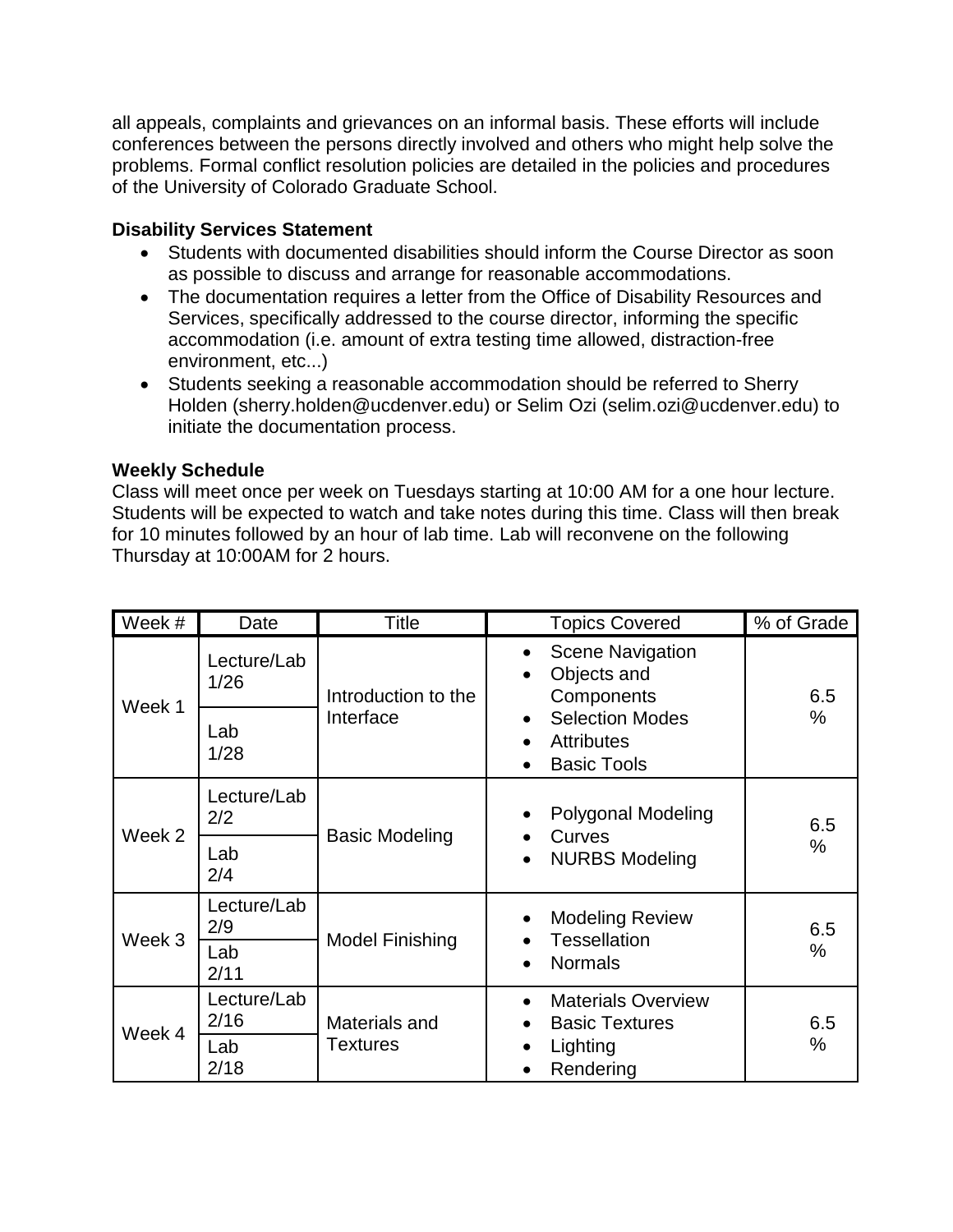| Week 5                   | Lecture/Lab<br>2/23<br>Lab<br>2/25 | Intro Animation                                   | <b>Keyframe Animation</b><br>$\bullet$<br>Timeline<br><b>Graph Editor</b><br>Playblast                    | 6.5<br>$\%$ |
|--------------------------|------------------------------------|---------------------------------------------------|-----------------------------------------------------------------------------------------------------------|-------------|
| Week 6                   | Lecture/Lab<br>3/1<br>Lab<br>3/3   | Anatomy<br>Modeling                               | <b>Clean up Geometry</b><br>$\bullet$<br><b>Sculpting Tool</b><br><b>Soft Select</b>                      | 6.5<br>$\%$ |
| Week 7                   | Lecture/Lab<br>3/8<br>Lab          | Inverse and<br>Forward                            | Parent/Child<br>$\bullet$<br>Relationship<br><b>Group Hierarchies</b><br>$\bullet$                        | 6.5<br>$\%$ |
|                          | 3/10                               | Kinematics                                        | <b>IK Rigging</b><br>$\bullet$<br>Constraints                                                             |             |
| Week 8                   | Lecture<br>3/15<br>Lab             | Inverse<br><b>Kinematics</b><br><b>Rigid Bind</b> | <b>Rigid Binding</b><br><b>Edit Set Membership</b>                                                        | 6.5<br>$\%$ |
|                          | 3/17                               |                                                   |                                                                                                           |             |
|                          |                                    |                                                   | Spring Break Week (No Class)                                                                              |             |
| Week 9                   | Lecture/Lab<br>3/29                | Inverse<br>Kinematics<br>Soft Bind                | Soft Binding<br>$\bullet$<br>Influence Objects                                                            | 6.5<br>$\%$ |
|                          | Lab<br>3/31                        |                                                   | <b>Smooth Skin Weights</b><br>$\bullet$                                                                   |             |
| Week<br>10               | Lecture/Lab<br>3/5                 | Anatomy                                           | <b>Animating Bones</b><br>$\bullet$<br><b>Keying Constraints</b><br>$\bullet$<br>Controlling<br>$\bullet$ | 6.5         |
|                          | Lab<br>3/7                         | Animation                                         | Deformations<br><b>Full Render</b><br>$\bullet$                                                           | $\%$        |
| Week<br>11               | Lecture/Lab<br>4/12                | Cell Modeling and<br><b>Particle Dynamics</b>     | nParticles<br>$\bullet$<br><b>Emitters</b>                                                                | 6.5         |
|                          | Lab<br>4/14                        |                                                   | Instance Geometry to<br><b>Particles</b><br>Collisions                                                    | $\%$        |
| Week<br>12               | Lecture/Lab<br>4/19                | <b>Complex Shaders</b>                            | Translucency<br>$\bullet$<br><b>Bump Mapping</b>                                                          | 6.5         |
|                          | Lab<br>4/21                        |                                                   | Incandescence                                                                                             | $\%$        |
| Capstone Week (No Class) |                                    |                                                   |                                                                                                           |             |
| Week<br>13               | Lecture/Lab<br>5/3                 | <b>Particle Animation</b>                         | <b>Expressions</b><br><b>Camera Animation</b>                                                             | 6.5<br>%    |